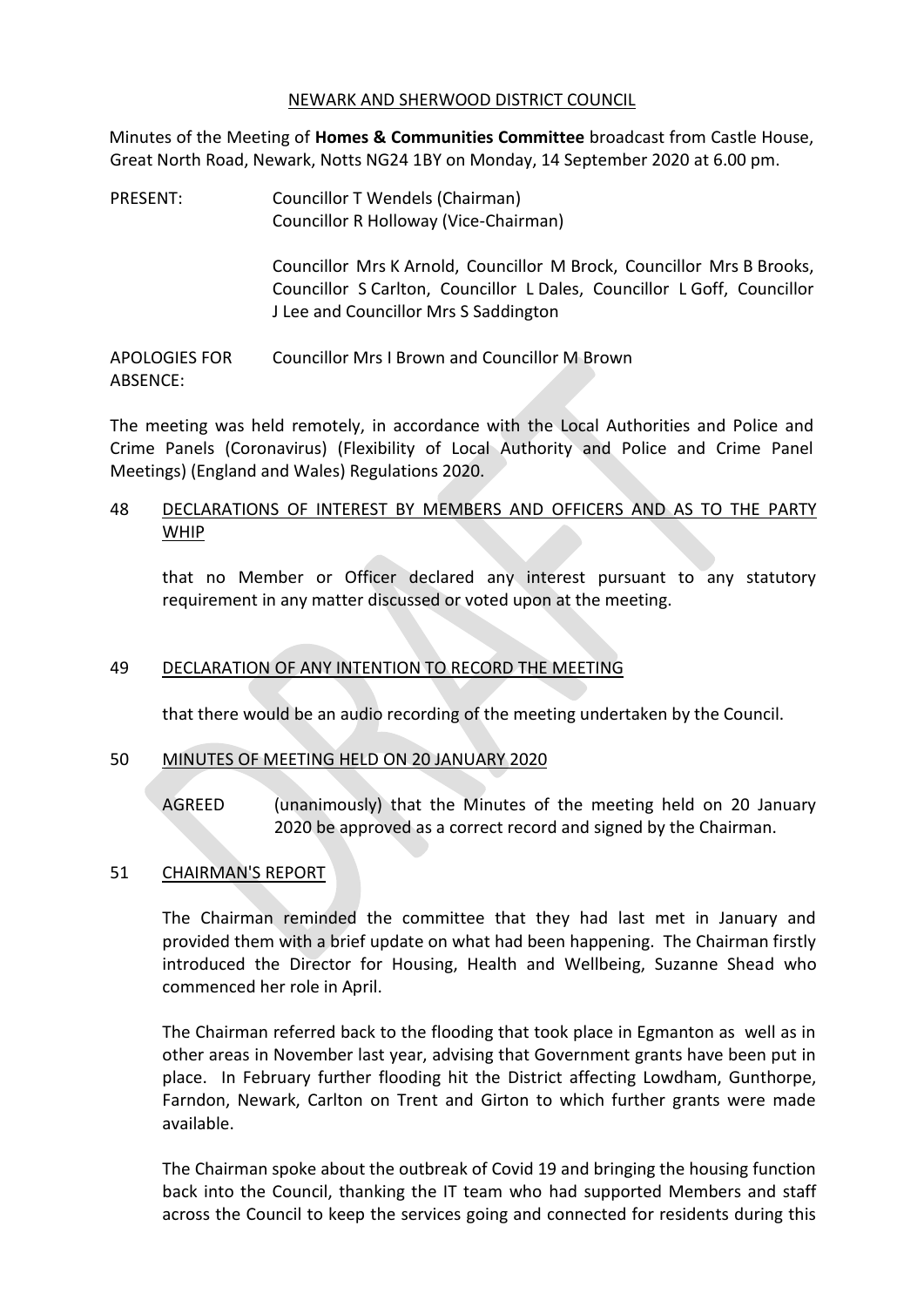time.

The Chairman thanked staff for their hard work and commitment over this challenging period, having provided support to the District's most vulnerable residents through the work of the Humanitarian Assistance Response Team (HART).

The Chairman noted key achievements that had taken place including securing funding in partnership with the Police around hardening target areas of Newark susceptible to crime, maintaining strong performance across the housing teams, progressing the regeneration of Yorke Drive and using alternative ways of engaging with tenants and residents.

The Chairman reminded Members that there will be learning as well as opportunities with many challenges for the committee to deliver on key projects and in working closely with tenants and residents around developing council services, in delivering high levels of satisfaction for the users of the services.

## 52 FORWARD PLAN - AUGUST 2020 TO JULY 2021

The Committee considered the Forward Plan for August 2020 to July 2021 with the Chairman inviting Members to put forward any items they would wish to be considered by Committee at a future meeting.

The Chairman advised the Committee of the following future item to be added to the plan in order to review CCTV as well as the Policy.

### 53 HOUSING ADVISORY GROUP TERMS OF REFERENCE

The Committee considered the report from the Director of Housing, Health and Wellbeing which sought approval of the Terms of Reference for the Housing Advisory Group.

The report explained that the Terms of Reference would enable the Housing Advisory Group to contribute to the Committee's oversight of housing services whilst the review of tenant involvement and engagement takes place.

AGREED (unanimously) that the Terms of Reference for the Housing Advisory Group be approved.

### 54 COUNCIL HOUSING ALLOCATIONS SCHEME - ANNUAL UPDATE

The Committee considered the report from the Tenancy and Estates Manager providing the Committee with its annual update on the application of the Council's Housing Allocation Scheme. The report also provided an update on the amendments made to the Scheme following Committee approval in November 2019.

The report outlined the impact of the Allocations Policy against the applicants on the housing register, giving transparency to allocations and has been updated to reflect housing coming back into the Council as well as clarity around bedroom eligibility and pregnancy.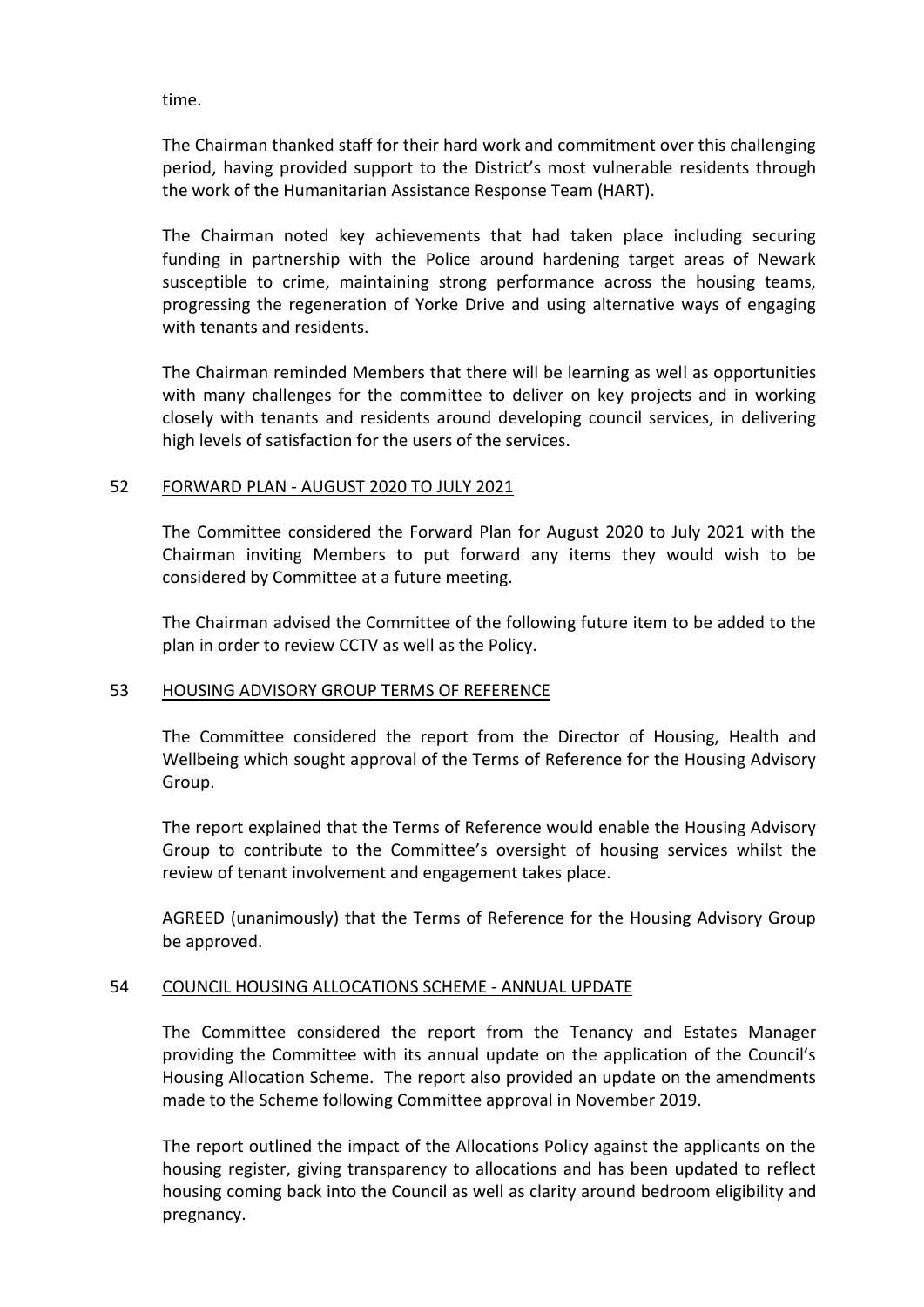The Tenancy and Estates Manager explained to the Committee that consultation had taken place with other local authorities and could confirm they were working in the same way.

The Chairman made one amendment to recommendation (b), that the Director of Housing, Health and Wellbeing would consult with the Chairman before approving any further minor amendments.

AGREED (unanimously) that:

- (a) Members noted the contents of the report which provided an annual update to the Council's Housing Allocation Scheme.
- (b) delegated authority be given to the Director of Housing, Health and Wellbeing to approve any further minor amendments required that do not require formal consultation, in consultation with the Chairman of the Homes & Communities Committee to ensure the Scheme continues to adhere to statutory requirements.

## 55 THE DIGITAL DECLARATION

The Committee considered the report from the Business Manager for ICT to endorse Newark and Sherwood District Council signing the 'Local Digital Declaration' which would commit Newark and Sherwood District Council to work towards becoming a Digital Council.

The Council want to launch a Declaration commitment with a community focused project that works towards digital inclusivity. Despite the transformative impact of technology on society, many people in the UK remain digitally excluded. This is important as residents who are excluded digitally are also more likely to be socioeconomically disadvantaged and the digital divide exacerbates this inequality.

The aim is for the first digital declaration project to work to combat this inequality. The IT and Digital Services and Transformation Business Units would be working with Members and residents to develop this project.

The Business Manager for ICT also informed the Committee that other neighbouring authorities had signed up including Ashfield District Council, Mansfield District Council and Nottingham City Council.

The Chairman thanked all of ICT for keeping everyone connected and continuing to provide a fantastic service.

- (a) Members endorsed the Local Digital Declaration for approval at Policy & Finance Committee; and
- (b) Members approved the introduction of a digital implications Committee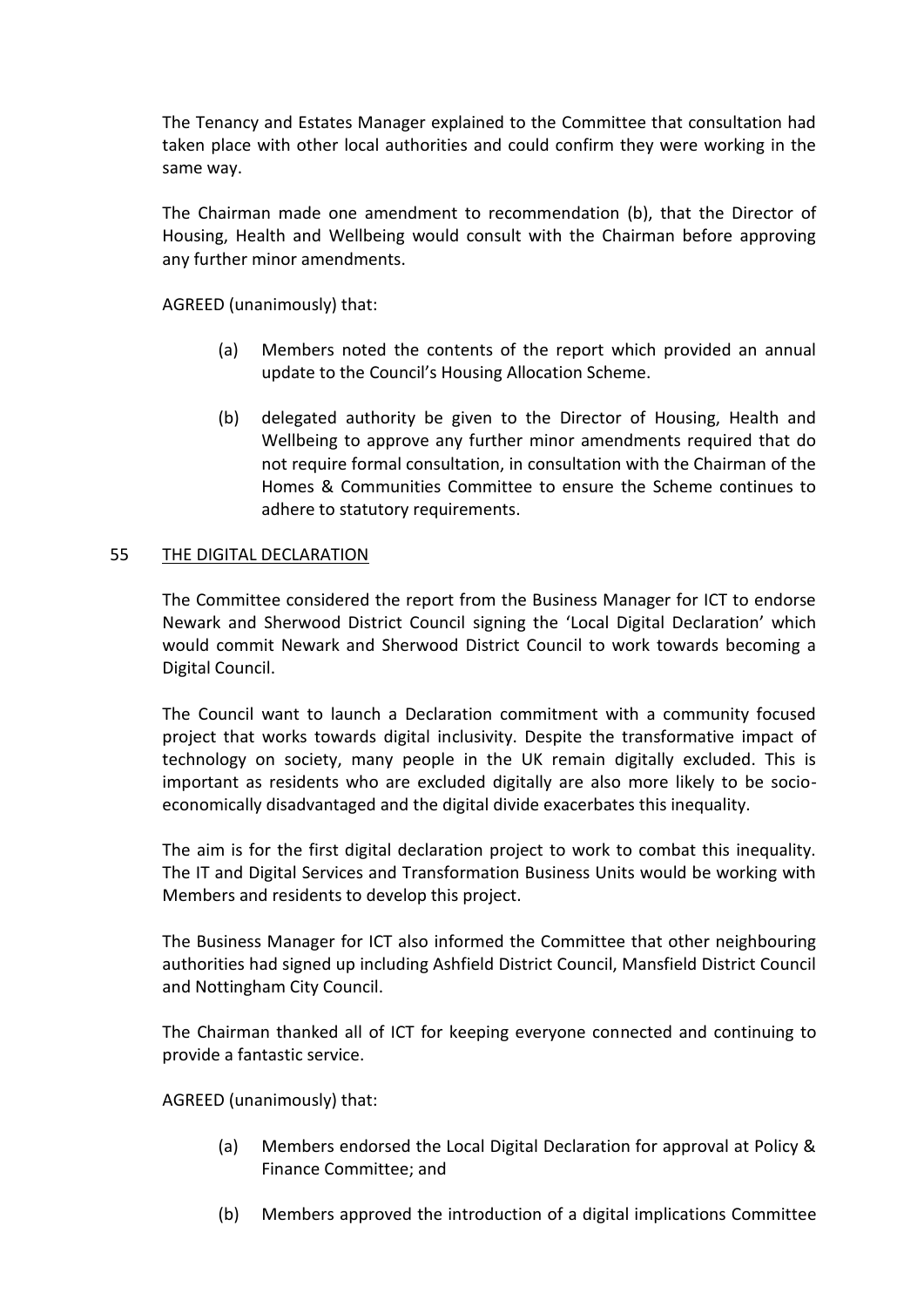#### report header.

# 56 NEWARK AND SHERWOOD COMMUNITY LOTTERY

The Committee considered the joint report from the Health Improvement and Community Relations Manager and the Business Manager for Housing, Health and Community Relations to secure Member approval to launch an on-line Newark and Sherwood Community Lottery ("the Lottery") to help fund discretionary support for the local voluntary and community sector, and to enable such organisations to raise funds which will directly benefit local people and communities.

The report explained that the introduction of a Community Lottery is currently listed as a year 2 priority in the current Community Plan 2019 - 2023 and will also feature in the Refreshed Community Plan which will be considered by Policy and Finance at its September Committee meeting on 24 September 2020.

The Members were informed that gambling would not be promoted and sufficient safeguards were in place for this and the system used to purchase tickets does not allow the use of credit cards.

A Member queried if local charities could be chosen and this was confirmed that local charities could be nominated.

The Chairman made one amendment to recommendation (d), that both the Leader of the Council and the Chairman of Homes and Communities Committee are consulted rather than only consulting with one or the other.

- (a) the establishment of the Newark and Sherwood Community Lottery for the purpose of raising funds to support good causes that benefit residents of the District was agreed.
- (b) the procurement of Gatherwell as an External Lottery Manager to run the operational side of the lottery was approved.
- (c) a project budget of £7,500 to establish and implement the lottery was approved.
- (d) authority be given to the Deputy Chief Executive and Director of Resources, in consultation with the Leader of the Council and the Chair of Homes and Communities Committee, to establish criteria for determining which good causes can participate in the Lottery, and apply those criteria.
- (e) Authority be given to the Deputy Chief Executive and Director of Resources to apply for any necessary licences from the Gambling Commission to enable the Lottery to operate.
- (f) the Deputy Chief Executive and Director of Resources be appointed as the personal licence holder for the Lottery and authorises him to apply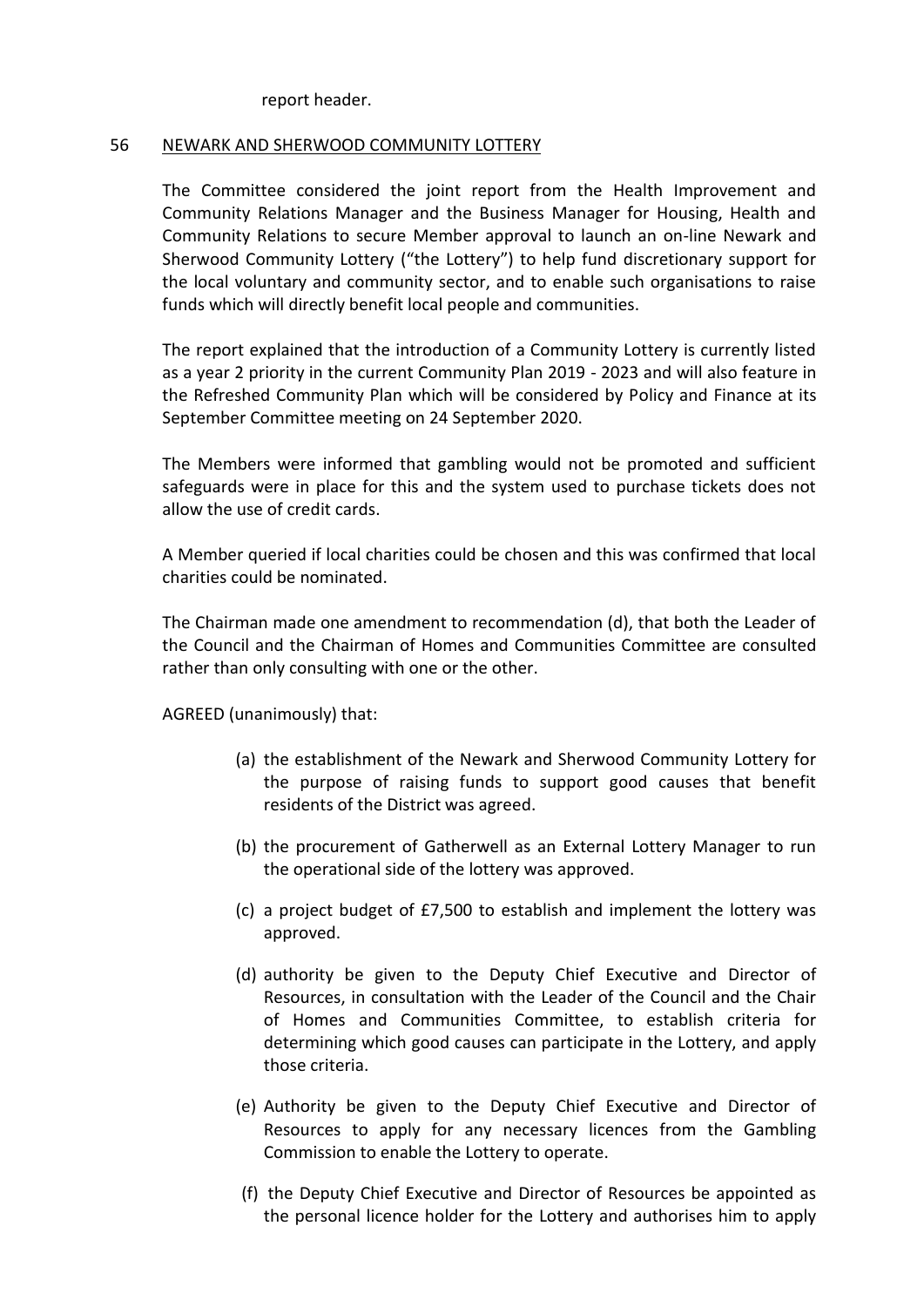for the personal licence and identify a deputy for business continuity purposes and to avoid lottery suspension.

(g) to delegate the management and oversight of the Lottery and the authority to approve appropriate policies and procedures associated with the Lottery to the Deputy Chief Executive and Director of Resources.

# 57 BASSETLAW & NEWARK AND SHERWOOD COMMUNITY SAFETY PARTNERSHIP PROGRESS AND PERFORMANCE UPDATE 2019/20 AND REVIEW OF PRIORITIES FOR 2020/21

The Committee considered the report from the Business Manager for Public Protection as to the progress and performance of the Community Safety Partnership priorities for 2019/20 and to review and refresh the priorities for 2020/21.

The report referred to the in depth review of the CSP priorities that was undertaken in early 2019 and it was agreed that the following priorities be adopted for 2019/20.

The priorities were: Domestic Violence Burglary Rural Crime Area based work/Town Centre Issues Gypsy and Travellers (Newark) Community Cohesion Knife Crime Exclusions (Bassetlaw)

The Members were informed that there had been a general fall in crime although an increase in Anti-Social Behaviour therefore the priorities for 2020/21 to continue as for the previous year with the addition of Anti-Social Behaviour as a specific priority.

- (a) the Members noted the performance of the Bassetlaw & Newark and Sherwood Community Safety Partnership.
- (b) the following priorities for 2020/21 were approved:
	- Domestic Violence Burglary Rural Crime Area based work/Town Centre Issues Gypsy and Travellers (Newark) Community Cohesion Knife Crime Exclusions (Bassetlaw) Anti-Social Behaviour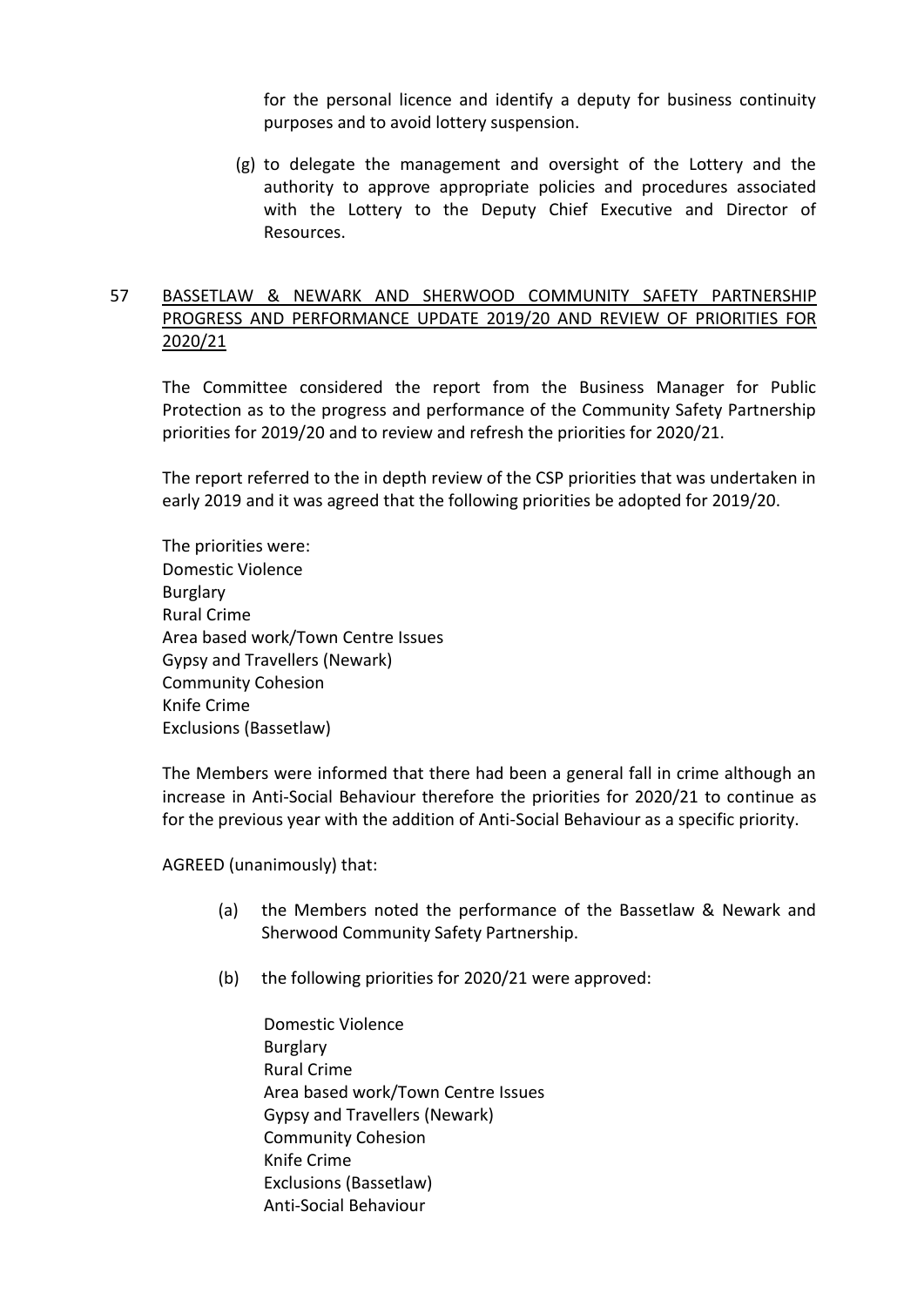(c) the Neighbourhood Policing Inspector be invited to the next meeting of the Committee to give an update on the policing of Newark and Sherwood.

### 58 SAFER STREETS FUND

The Committee considered the report from the Business Manager for Public Protection to update Members on the success of a bid to the Safer Streets Fund and to agree a set of local actions to deliver the bid. This was good news for Newark and the District.

The Members were informed that the project has to be completed by 31 March 2021 and that work had already started. One of the key deliverables set out in the bid was the reinstatement of a Community Hub based within one of the NSDC flat units at Chatham Court. It is envisaged that this will create a multi-agency single point of contact to allow for community engagement across the range of housing tenures.

The report highlighted how the Safer Streets Initiative will align with the Community plan theme to 'Reduce crime and anti-social behaviour and increase feelings of safety in our communities'.

AGREED (unanimously) that the success of the Safer Streets Bid be noted.

#### 59 HOUSING SERVICES COMPLIANCE PERFORMANCE

The Committee considered the report from the Strategic Lead for Asset and Development, providing an overview of compliance performance of the housing service at the end of July 2020.

The report provided the Committee with its first opportunity to consider the performance of the housing service since it was transferred back into the Council from Newark and Sherwood Homes. A previous report due to be considered in March 2020, was deferred due to the COVID-19 lockdown.

The report contained information on compliance performance to provide Members with an oversight and input into these essential services. The report included, amongst other matters information on the Landlord responsibilities for a range of building safety measures including fire protection, gas, asbestos, electrical and water. It also summarised details of the Council's housing stock.

The Members found the report easy to read and liked the format of the report.

- (a) the Committee noted the performance of the Housing Service compliance functions.
- (b) Members fedback their observations about the content and presentation of the performance information.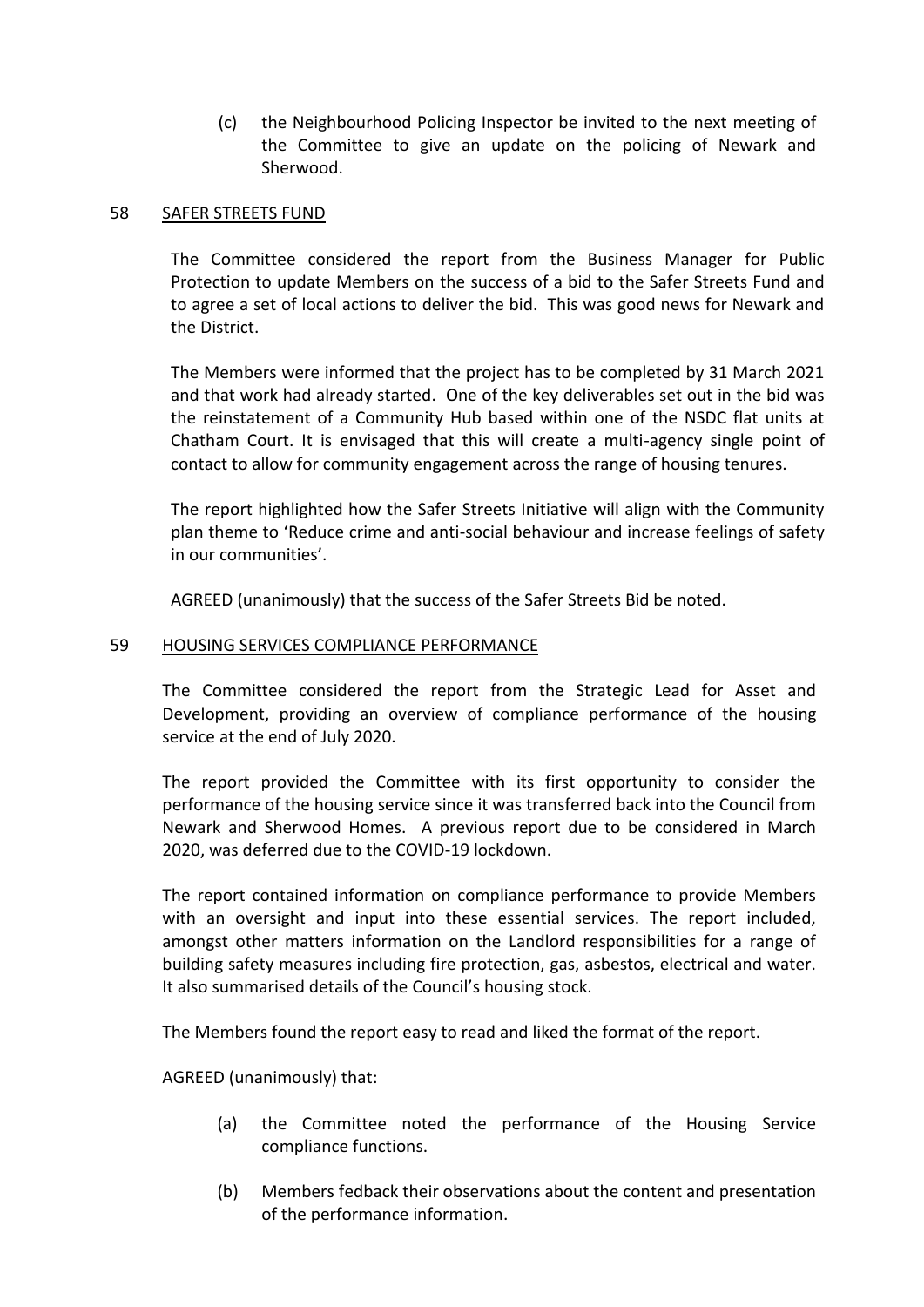#### 60 TENANCY POLICY REVIEW

The Committee considered the report from the Tenancy and Estates Manager providing a revised Tenancy Policy following the reintegration of the Housing Services and new legislation.

The report ensured compliance with the requirements of the Localism Act 2011 and gave clear guidance regarding how the Council manages their homes from inception to termination.

A revision of the Tenancy Policy Review was required following the reintegration of the Housing Services back into the Council, where all references to Newark and Sherwood Homes had been removed, other policies will also be reviewed in the coming year.

AGREED (unanimously) that the revised Policy be noted.

#### 61 HOUSING SERVICES QUARTER 1 PERFORMANCE

The Committee considered the report from the Performance Officer, providing an overview of performance and satisfaction within Housing Services for Quarter 1 of 2020/21.

The report provided the Committee with its first opportunity to consider the performance of the housing service since it was transferred back into the Council from Newark and Sherwood Homes.

The report provided assurance to Members that standards and performance were high and if not, actions were in place to address this with respect to any associated risks.

The Members found the traffic light system easy to work with, although concerned that those set with a 100% target were set up to fail and would not be a realistic outcome.

The Members highlighted that it was a really good report with the openness and a clear desire to improve and would continue to monitor in the future.

AGREED (unanimously) that:

- (a) the Committee noted the performance of the Housing Service.
- (b) Members fedback their observations about the content and presentation of the performance information.

#### 62 YORKE DRIVE REGENERATION UPDATE

The Committee considered the report from the Growth and Regeneration Lead Officer providing an update on progress within the Yorke Drive Regeneration Project.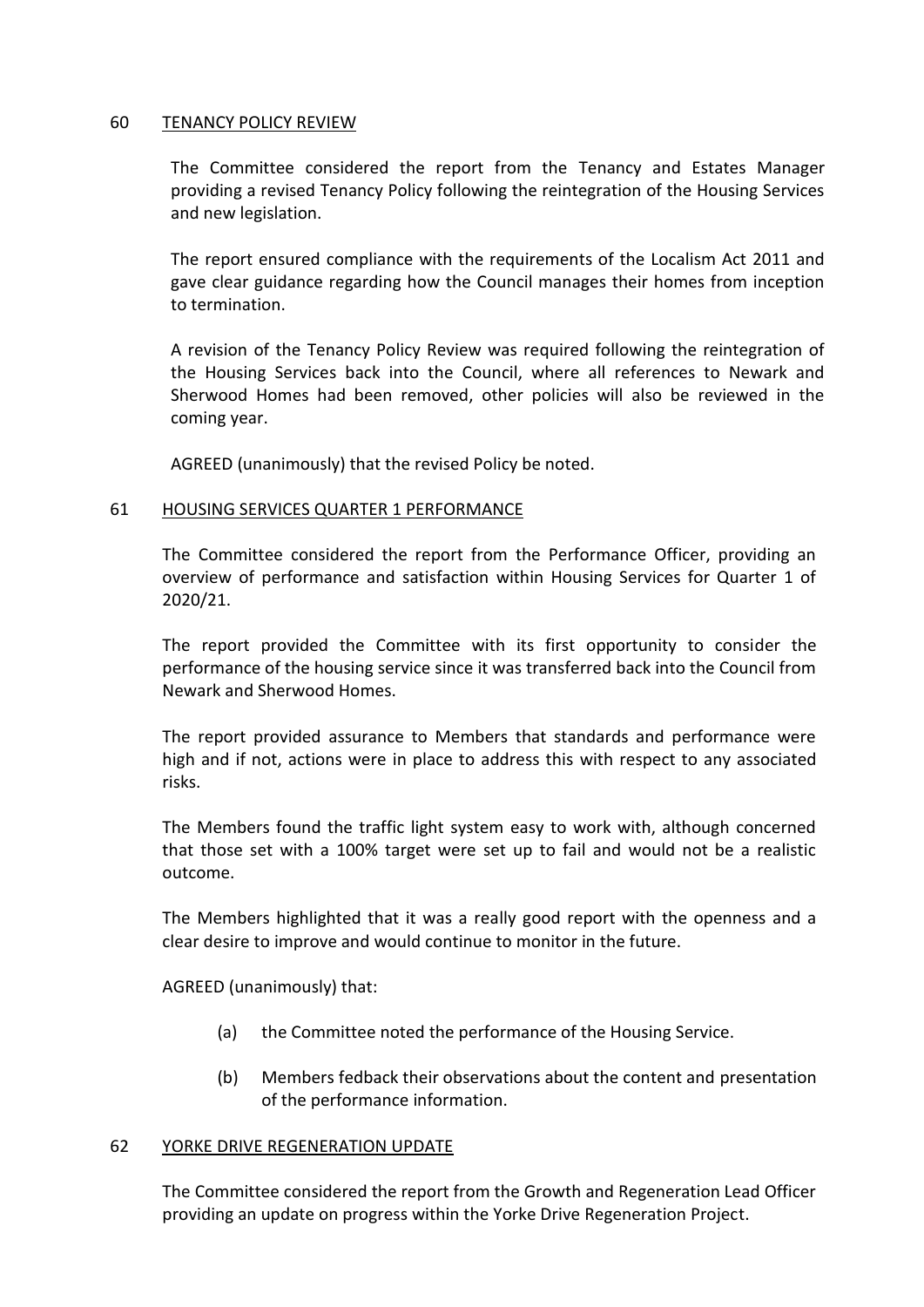The report set out the progress of the regeneration project, in particular reaching the enabling stage and amending resident consultation to account for current circumstances, noting it is a significant project for the Council and the District.

The Chairman referred to the management of vacant properties in the report and to the feasibility of holding voids for use by the homeless. The Committee were informed this could be considered possibly in the winter months.

AGREED (unanimously) that the progress on the delivery of the Yorke Drive Regeneration Project be noted.

## 63 PROJECTS UPDATE FOR THE SEVEN HILLS MODULAR DEVELOPMENT SCHEME

The Committee considered the report from the Capital Projects Manager who was introduced to the Committee as having taken up a position with Arkwood providing an update on progress on the project to replace the existing facility at Seven Hills.

The report explained how the project will enable the Council to provide a modern, efficient facility for people when they are in most need. The opportunity to use modern methods of construction will deliver an innovative scheme, which will be interlinked with wrap around support for residents to help promote a strong start to their housing journey.

The Committee were informed that an operational team of officers were currently exploring options available for an interim solution to accommodate homeless individuals and families whilst the new scheme is built.

AGREED (unanimously) that the progress on the project to date be noted.

# 64 HOMES & COMMUNITIES REVENUE AND CAPITAL FORECAST OUTTURN REPORT TO 31 MARCH 2021 AS AT 31 JULY 2020

The Committee considered the report from the Business Manager for Financial Services comparing the Revised Budgets for the period ending 31 March 2021 with the Projected Outturn forecast for the period, based on meetings with Financial Services staff and the appropriate Business Manager. These are based on four months' performance information on the Council's revenue and capital budgets, including:-

- General Fund (GF) Revenue
- Housing Revenue Account (HRA)
- Capital Programme

The report explained that it was requested by Members at the Policy & Finance Committee during February 2020 that reports were presented to individual Committees, for noting, for them to understand the financial position of their Committee.

The Committee were presented with the report for noting and to be taken to the next